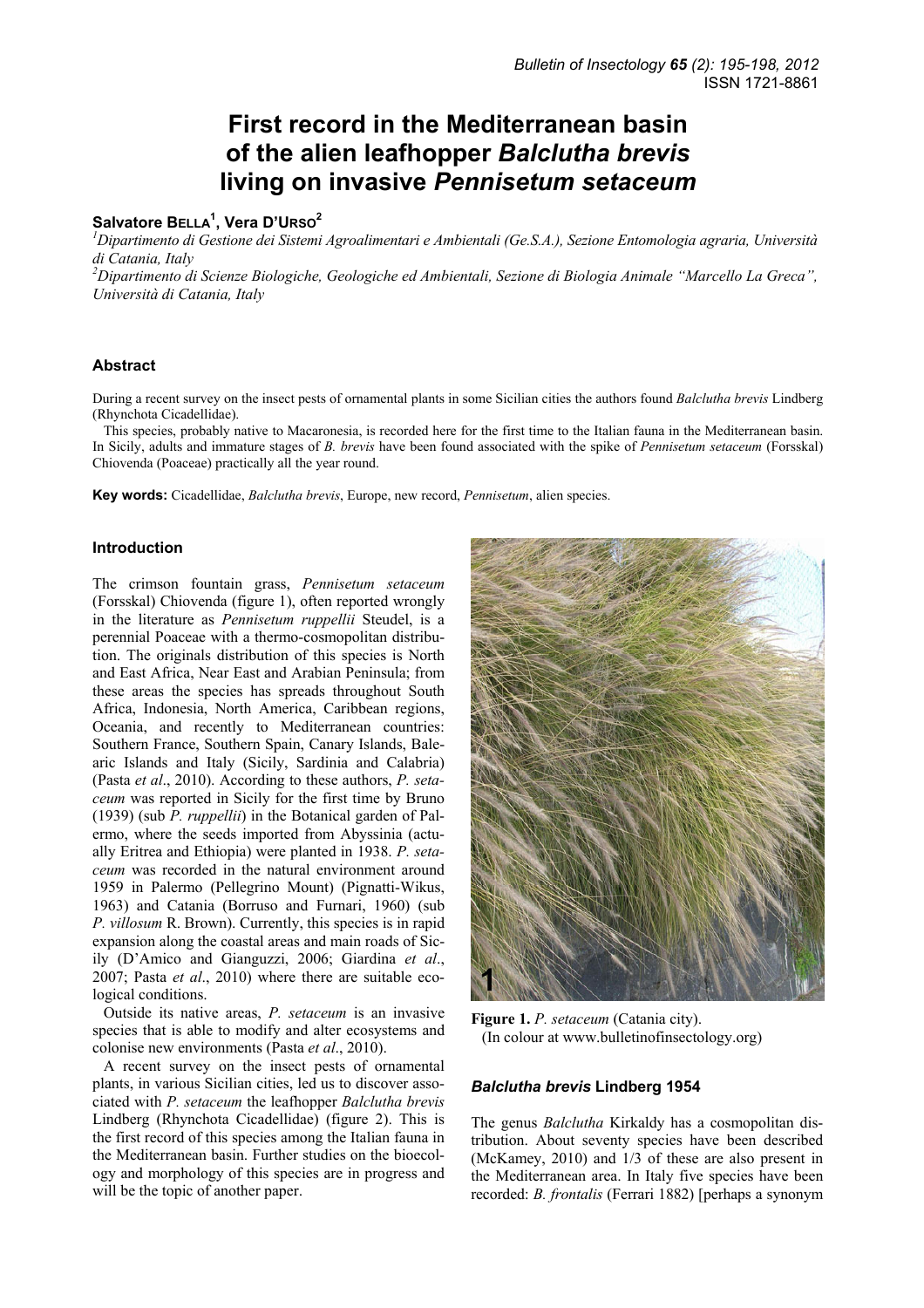

**Figure 2.** Adult of *B. brevis*. Scale bar = 1 mm. (In colour at www.bulletinofinsectology.org)

of *B. rosea* (Scott 1876)], *B. nicolasi* (Lethierry 1876), *B. punctata* (F. 1775) and *B. saltuella* (Kirschbaum 1868), while there is some doubt about the report of *B. tricolor* (Gmelin 1790) (D'Urso, 1995; Guglielmino *et al*., 2000; 2005).

### **Distribution**

*B. brevis* was described originally from the Canary Islands (Lindberg, 1954) and is also present in the Cape Verde Islands (Lindberg, 1958; Aguin Pombo *et al*., 2005). According to the most recent paper, it is probably a native taxon of the Cape Verde Archipelago. The presence in Sicily of this alien species could be due to its introduction via North Africa where *B. brevis* has not yet been reported probably due to the lack of fieldwork.

#### **Examined material**

SICILY – Catania city: first record 11.XII.2007 (5  $\Im$  $\Im$ ,  $7 \n\textcircled{2}$ ; since December 2007 and during all months of next years, with a high presence of specimens (tens of adult and immature stages) in the rainy season; Palermo: Botanical Garden, 12.X.2007, 3  $\partial \mathcal{S}$ , 2  $\partial \mathcal{S}$ . All the specimens have been collected by S. Bella and V. D'Urso. Samples are stored at the Dipartimento of Gestione dei Sistemi Agroalimentari e Ambientali, and at the Dipartimento of Scienze Biologiche, Geologiche ed Ambientali, Sezione di Biologia Animale "Marcello La Greca", University of Catania).

#### **Description**

The adults length ranges 3.20-3.80 mm (males 3.20- 3.53 mm; females 3.33-3.80 mm). Colour greenishyellow. Scutellum with a longitudinal crimson strip and blackish spot near the posterior extremity. Wings hyaline (figure 2). Mature nymphs brownish with a dorsal medial longitudinal whitish streak along the body especially evident on the abdomen (figure 3). To identify the



**Figure 3.** Mature nymphs of *B. brevis*. Scale bar = 1 mm. (In colour at www.bulletinofinsectology.org)

species, it is essential that the male and female genitalia are observed (figure 4): shaft of the aedeagus strongly and regularly curved, with sharp apex (figure 4A); connective slender and bifurcated on the basal third (figure 4C); styles with pointed apex strongly curved laterally (figure 4B); female  $7<sup>th</sup>$  sternite with a median, large and slight incision on the posterior margin (figure 4D).

### **Host plant and biology**

The conspicuous populations of adults and immature stages of *B. brevis* develop exclusively in the ear of *P. setaceum*. Indeed, additional surveys on other plants confirm this data. The eggs lie inside the glumes. Infested plants in urban environments show no symptoms of disease. When insects are very numerous, the ear contain many microdrops of honeydew which are seriously damaging to the plants. In addition, the honeydew attracts other feeders (e.g. Formicidae). Due to the mild Sicilian climate, there are adults and immature stages of *B. brevis* for most months of the year.

#### **Conclusion**

The species belonging to the genus *Balclutha* live on various grass species and some are vectors of plant diseases. According to Stores (1925), specimens of *B. mbila* Naude in South Africa are able to transmit streak disease to maize. To date, there is no evidence for a vector role of *B. brevis* and, moreover, the species is not found on any other grass species except for *P. setaceum*. As already emphasised by Pasta *et al.* (2010), *P. setaceum* is a strongly invasive species in rapid expansion in Sicily and it will be interesting to follow the capability of this new alien to spread into new habitats. In addition, this perennial grass is more and more widespread as an ornamental plant. This is due to its attractive appearance, low nutritional requirements and resistance to aridity of soil. According to Pasta *et al*. (2010) the continued dispersal of this alien plant is to be expected and as such it should be kept under control.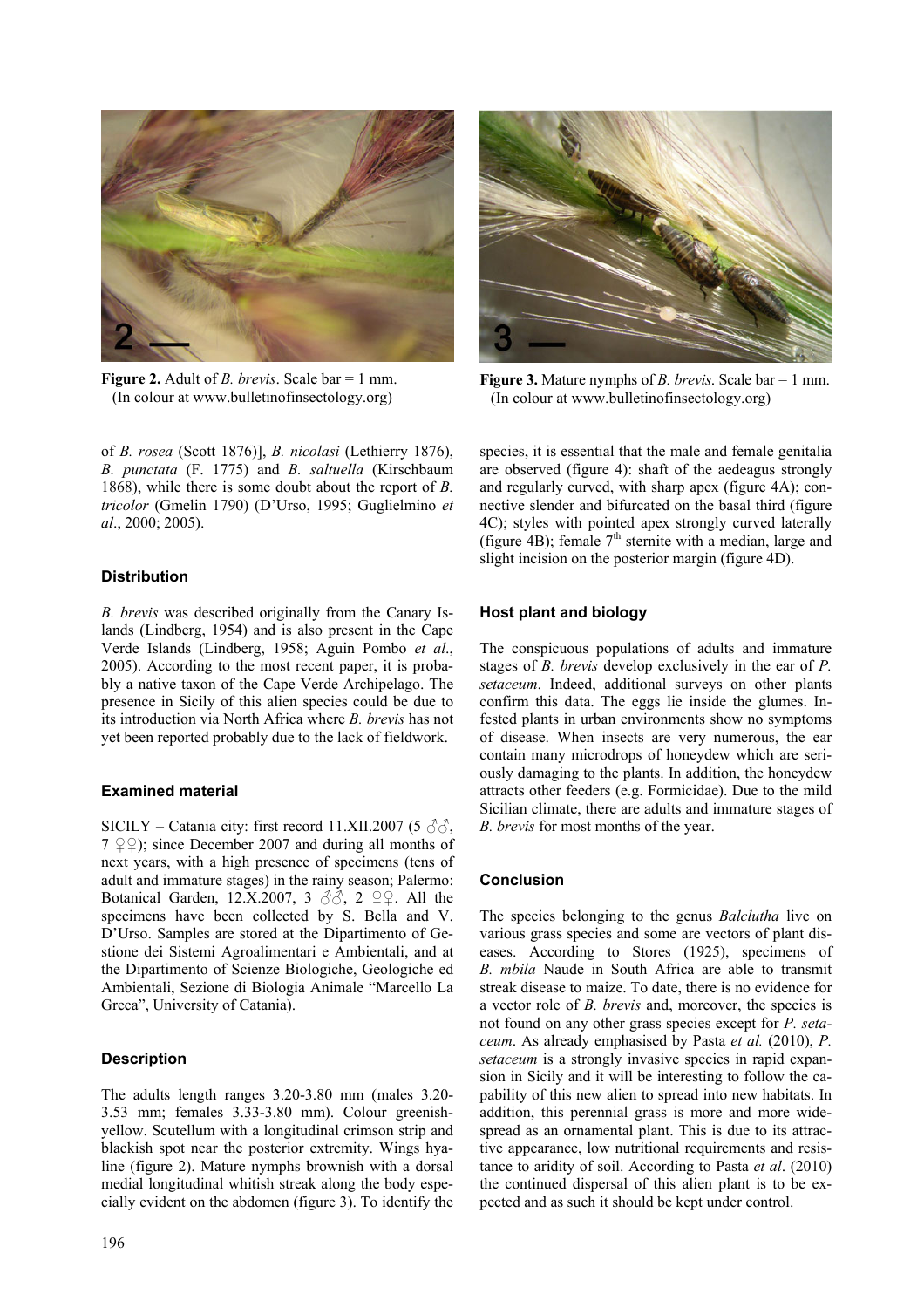

**Figure 4.** Genital structures of *B. brevis.* Male: A) aedeagus; B) style; C) connective. Female: D) 7<sup>th</sup> abdominal sternite. Scale bar  $= 0.05$ mm.

#### **References**

- AGUIN POMBO D. A., OROMÍ P., MARTÍN E., 2005.- Hemiptera Auchenorryncha, pp. 71-77. In: *Lista preliminar de especies silvestres de Cabo Verde (hongos, plantas y animales terrestres)* (ARECHAVALETA M., ZURITA N., MARRERO M. C., MARTÍN J. L., Eds).- Consejería de Medio Ambiente y Ordenación Territorial, Gobierno de Canarias, Spain.
- BORRUSO S., FURNARI F., 1960.- Due nuove avventizie in Sicilia: *Pennisetum villosum* R. Br. e *Xanthium italicum* Moretti.- *Bollettino dell'Istituto Botanico della Università di Catania*, S 2 (3): 76-78.
- BRUNO F., 1939.- Una graminacea ornamentale: *Pennisetum ruppellii* Steud.- *Bollettino dell'Istituto Botanico della Università di Messina*, 1: 175-176.
- D'AMICO A., GIANGUZZI L., 2006.- Note ecologiche e distributive su Poaceae di interesse fitogeografico in Sicilia.- *Naturalista siciliano*, 30 (1): 59-74.
- D'URSO V., 1995.- Homoptera Auchenorrhyncha. In: *Checklist delle specie della fauna italiana*, 42 (MINELLI A., RUFFO S., LA POSTA S., Eds).- Calderini, Bologna, Italy.
- GIARDINA G., RAIMONDO F. M., SPADARO V., 2007.- A catalogue of plants growing in Sicily.- *Bocconea*, 20: 5-582.
- GUGLIELMINO A., D'URSO V., ALMA A., 2000.- Auchenorrhyncha (Insecta: Homoptera) from Sardinia (Italy): a faunistic, ecological and zoogeographical contribution.- *Mitteilungen aus dem Museum für Naturkunde in Berlin, Deutsche Entomologische Zeitschrift*, 47 (2): 161-172.
- GUGLIELMINO A., BÜCKLE C., REMANE R., 2005.- Contribution to the knowledge of the Auchenorrhyncha fauna of Central Italy (Hemiptera, Fulgoromorpha et Cicadomorpha).- *Marburger Entomologische Publikationen*, 3 (3): 13-98.
- LINDBERG H., 1954.- Hemiptera Insularum Canariensium, Systematik, Ökologie und Verbreitung der Kanarischen Heteropteren und Cicadinen.- *Commentationes Biologicae*, 14  $(1): 1-304.$